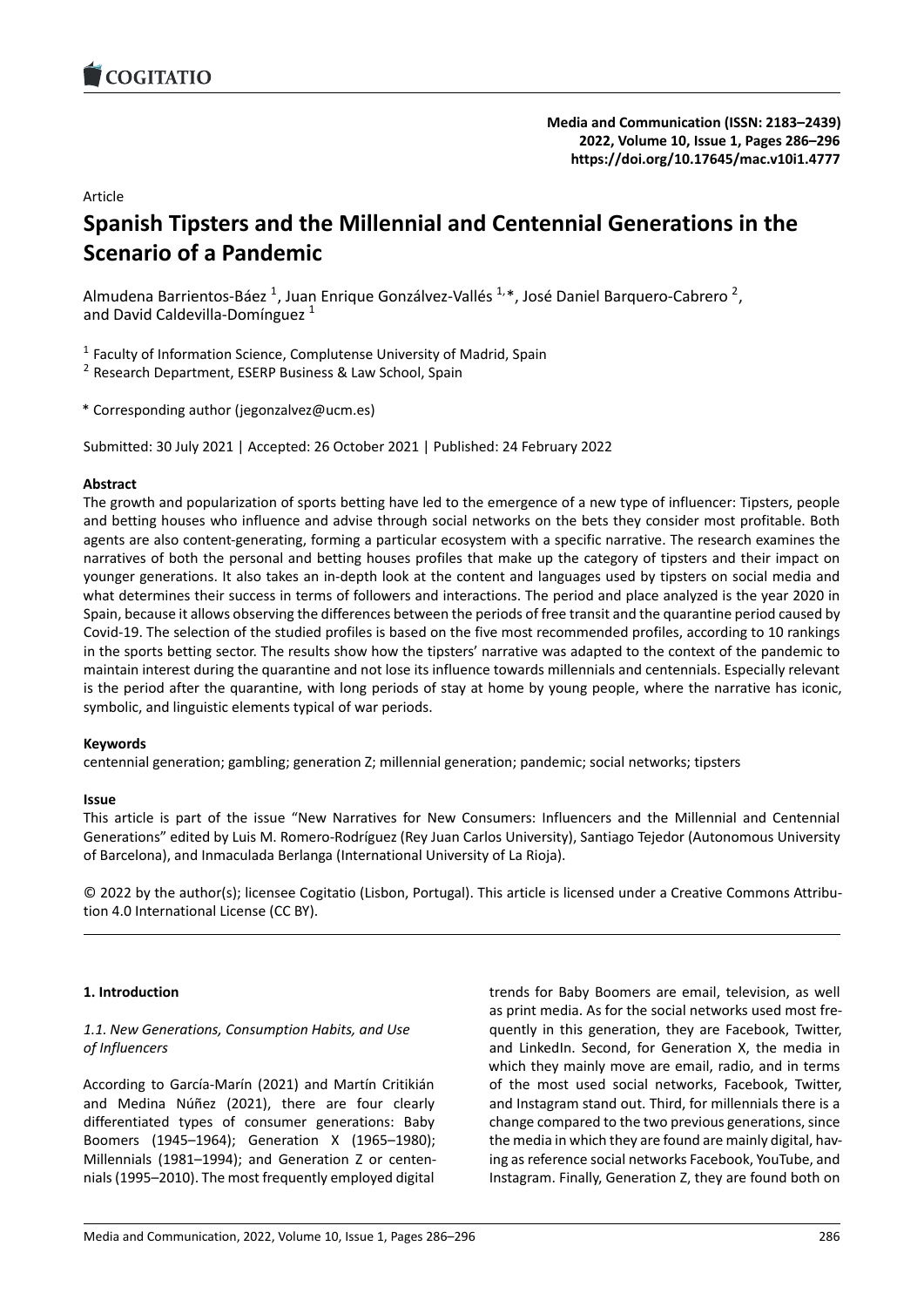television and on social networks, and the social net‐ works they prefer are YouTube, TikTok, and Instagram (Conde del Río, 2021).

These last two generations are the first to have been fully born in a widely implemented digital age. This has caused them to change their habits in digital media and shopping, compared to previous generations (Rossi Casé et al., 2018). With the emergence of millennials and centennials, a whole range of content creators emerges that stand out for arousing interest through social net‐ works and in different groups. This influence is gener‐ ated through their charisma, the image they represent, and the credibility of what they communicate (Martín García, 2021). Influencers express opinions about differ‐ ent products and services, using a language close to their target audience to communicate, which generates a cer‐ tain trust and they manage to attract attention so that they are followed (Caldevilla‐Domínguez et al., 2021).

Influencers transmit certainty, transparency, and trust about the different products or services they offer (Gonzalez‐Carrion & Aguaded, 2020). There are five basic characteristics that influencers must meet to be success‐ ful (Jahnke, 2018; Nieto, 2018), starting with the reach since their opinions must go viral, reaching from the traditional media to the digital ones. Second, the experi‐ ence to share what they transmit to all their followers. Third, credibility, that is, being transparent so that their audience trusts them. Fourth, the congregation capacity, since they must have the capacity to mobilize users. And finally, the ability to generate trust and familiarity with users so that they feel close and that their followers are part of their life.

One of the most used marketing strategies is influ‐ encer marketing since users trust the opinions of other users (known or not) more than traditional advertising campaigns (De Bordóns & Niño, 2021). These genera‐ tions place much more emphasis on the experiences they see through social networks and, through these or simi‐ lar examples, the loyalty of this market segment can be built, forging a strong connection with these consumers (Grafström et al., 2018). The role of influencers is con‐ stantly growing and changing as more millennials and centennials use social networks for purposes other than communication (Van Dijck & Poell, 2013).

#### *1.2. Millennials, Centennials, and Online Gambling*

For Gonzálvez‐Vallés et al. (2021), betting on sporting events through the use of mobile devices and wireless networks has become a daily activity for many young people, especially for the so-called millennials and centennials. The main advantage of online sports betting is that it allows immediate access to any product at any time, so people enjoy faster services on the site they want, even at live events.

Over the past few years, technology and the inter‐ net have been widely used and received increasing attention. This constitutes an essential factor for the

growth of the habit in sports betting and leads to an increase in the volume of money wagered and the num‐ ber of users, as mentioned by Rubio García (2018) and Chóliz and Saiz‐Ruiz (2016). Concerning the millennial generation, they describe it as one of the influential and determining generations of the market because it reacts to their demands, which are based on technological evolution, having adapted to the digital age (Suh et al., 2017).

For their part, centennials are considered as the generation that was born in a virtual and technologi‐ cal environment, which is why they grow and live with technology. Hence, they may be interested in using the internet and mobile web channels to enhance bets (Kolandai‐Matchett & Abbott, 2021). In this sense, these generations have different characteristics of consump‐ tion in products and services, so companies try to ana‐ lyze them to understand their needs, but above all how to satisfy them (Sharma, 2019).

The importance of this study in populations such as millennials and centennials lies in the fact that these gen‐ erations demand different forms of entertainment with high variability of money income and different personal motivations (Wartella et al., 2016). They are classified as hyperconnected generations as they have access to the digital world and, for this reason, it is the population that can make the most use of the services offered by betting houses through virtual media (Håkansson et al., 2020).

#### *1.3. Tipsters: Content Creators and Influencers*

The figure of the tipster appeared as a betting predic‐ tor that analyzes different sporting events and finds valu‐ able odds (Establés et al., 2019). The business model has two aspects: On the one hand, they make money by betting on their own; on the other hand, they earn extra income by sharing their tips with subscribers, who can only access their tips if they have previously paid. Furthermore, the tipster must meet these two character‐ istics for the user to choose them: profitability and speed (Martín‐Critikián et al., 2021).

In a research on the 15 most successful tipsters in Spain ("El oscuro mundo de los 'tipsters,'" 2020) the main conclusion is that the language and audiovisual ele‐ ments used are those of a tele‐preacher or a tarot seer. Trust in them is not based on rational arguments but the principle of trust in the expert (Guijarro et al., 2018), but they are not an expert who puts their money at stake, but rather they use communication to exert their influence.

#### *1.4. The Language of Tipsters Towards Millennials and Centennials*

Given that the behavior of millennials and centennials is multiplatform, even alternating between them, brands and tipsters analyze which social networks are the best for communication, and which are the most convenient to implement their profiles (López et al., 2019). The use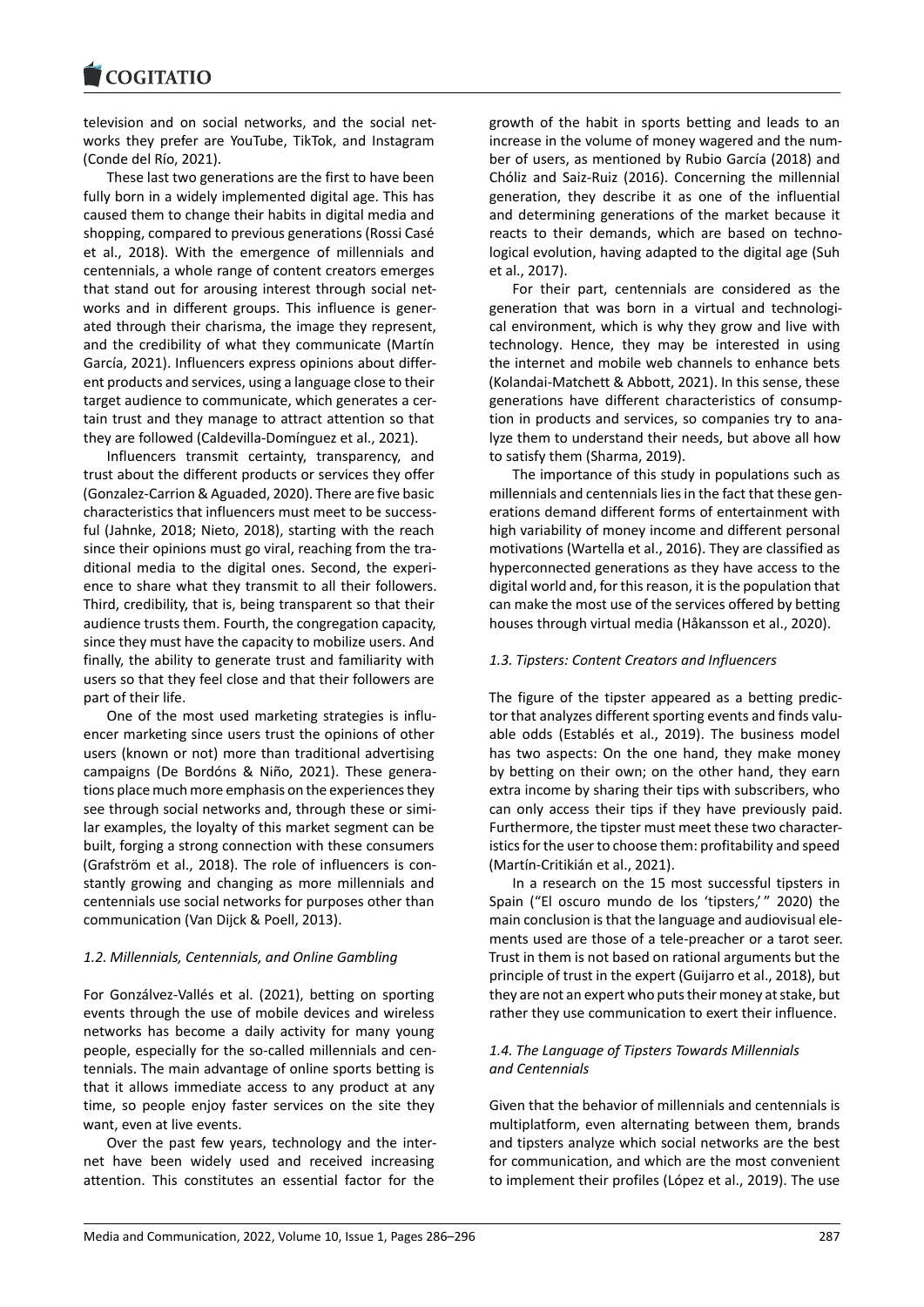of empathetic language is also a key factor since millenni‐ als and centennials do not accept rhetoric or institutional language. It is necessary to involve both groups in an hon‐ est communication process through two-way dialogue, which means giving them a certain degree of control in the conversation (Palacio Samitier et al., 2021).

On the other hand, the content generated by tip‐ sters must be relevant to millennials and centennials. This means generating interesting, useful, or emotion‐ ally connected content with these generations, sharing values, lifestyles, and desires with users (Ramos‐Serrano, 2016). Linked to this concept is that of authenticity and sincerity since truth and simplicity are important values of these generations. The tipster must be open, honest, and clearly explain what it is, what it wants from the audience, and what it offers (Fernández Gómez et al., 2018).

All of the above results in the work as a prescriber of the tipster. The message and tone of communication should be consistent with the values and personalities of the millennial and centennial generations. When tip‐ sters allow these generations to use their content or their channels as a way of expressing themselves, more powerful communication is achieved and consistent with their values (Caldevilla‐Domínguez et al., 2019; Gordo et al., 2019).

Regarding the use of formats, video is one of the most effective means of reaching these audiences. However, the use of emoticons in the construction of messages should not be overlooked, as well as the references to certain keywords that attract the attention of millennials and centennials (Bosch & Revilla, 2021). Similarly, baits and rewards are elements widely used by tipsters since they are very effective and, in online betting houses, bonuses are a key point for attracting new users (Spann & Skiera, 2017).

For all the above, the research establishes the general objective of examining the tipsters' narratives and their impact on the younger generations through the generated interactions.

The proposed objectives are intended to answer the following research questions:

RQ1: Is the content generated by tipsters on Twitter about online sports betting more shared among millennials and centennials for being a reference influencer?

RQ2: Does the content generated by tipsters on Twitter about online sports betting generate positive or negative feelings in the comments to their posts by millennials and centennials?

RQ3: Does the content generated by tipsters on Twitter about online sports betting generate emotions in millennials and centennials?

#### **2. Materials and Methods**

This study was conducted through descriptive research, using quantitative methods that focus on impact evalua‐ tion. This method makes clear both the descriptive part and the relationship between the variables, after collecting information and managing it (Buendía Eisman et al., 1998). This analysis helps to identify the most effective content on social networks and to identify it through the existence of certain terms, hashtags, emoticons, audio‐ visual elements, etc. The interactive part will show the activities of the followers and the conversations they generate with the tipsters (Serrano Oceja et al., 2019).

Twitter was chosen because it is the social network where these profiles accumulate more followers. Moreover, it is the only network that all the analyzed pro‐ files have in common since, although some are present on Facebook or Instagram, not all are. Twitter brings together great innovation and its correct use will serve to document the issued communications and the cor‐ rect generation and acquisition of information (Bell, 2016). Twitter is a great tool to spread content and receive information.

Subsequently, the relationship between the variables was studied. The analysis of the average of the variances allowed us to verify the established research questions after processing them (Herbas Torrico & Rocha Gonzales, 2018) using the IBM SPSS computer program and the sen‐ timent analysis tools in Twitter and Python. The chosen period is 2020 and the place is Spain since it allowed us to observe if there were differences between the quaran‐ tine periods and those of free transit, given the pandemic caused by Covid‐19. The primary data was collected from the five most recommended tipster profiles, according to 10 rankings in the sports betting sector. Specifically, they are Pensador de Apuestas (@PensApuestas), Juan Gayá (@juangayasalom), Tipster Apuesta (@tipsterapuesta), Casas de Apuestas (@casasdeapuestas), and José María Mabet (@josemmabet). These rankings (IAapuestas, Pyckio, Tipstersland, Ranking de Tipsters, Apuestas Online, Casas de Apuestas, Index Book, Bettin Runner, Apuestes, and Apuestas de Murcia) established their clasifications by several criteria, such as the number of followers or total monthly profit.

A total of 6,140 tweets were accumulated and, sub‐ sequently, two types of divisions were established. First, the messages were classified according to their date of issue, setting March 14th, 2020, the start date of the first state of alarm in Spain as the point of sepa‐ ration between the pre‐pandemic and post‐pandemic messages. Second, three discriminating‐between‐them categories were created to avoid duplication of content and that covered the entire sample: War, Information, and Others. The first category grouped all the tweets that contained warlike language and/or the use of war‐ related emoticons (Diccionarios en la Red, n.d.). The sec‐ ond category contained the messages that dealt with sports betting without the previous elements. The third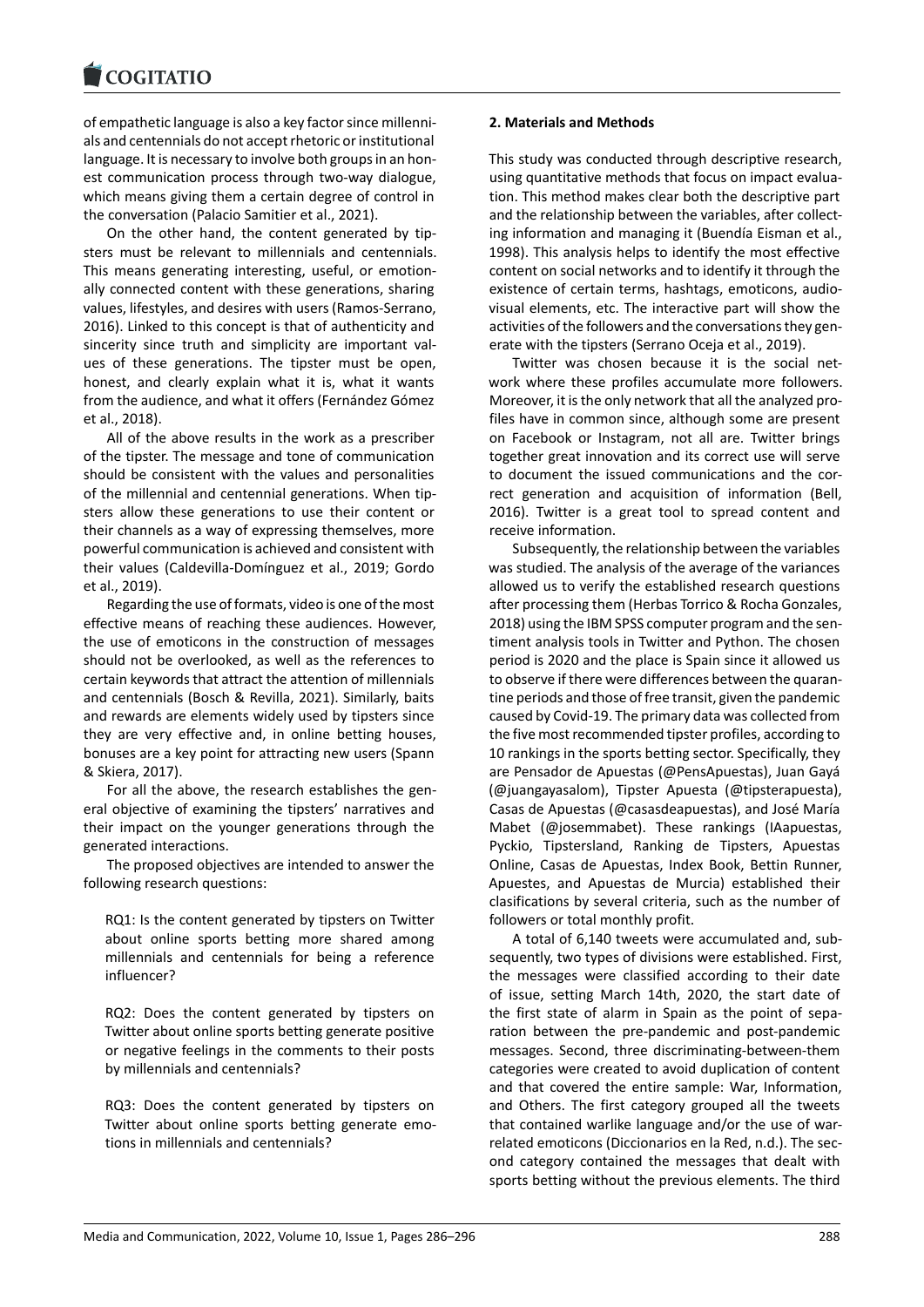and last category grouped those tweets that dealt with other topics, mainly of a political nature.

Lastly, the interactions these tweets received from users were measured. The analysis of the variances was able to determine if there were significant differences between and within the groups (Sánchez Carrión, 1995). In this study, the dependent variable found is the inter‐ action generated by the user. At this point, it is par‐ ticularly important to analyze the impact of each con‐ tent category on the dependent variable (Nguyen & Catalan, 2020).

#### **3. Results**

The research questions posed are connected to the stud‐ ied variables, which links the analysis of the results that have been carried out for everything related to the communication exercised by the tipsters through their Twitter profiles. Regarding RQ1, hitting the retweet but‐ ton is the action with the highest degree of engage‐ ment, since it means assuming the content generated by another user in one's own profile, in this research the content of the tipsters.

The first results (see Table 1) show that a total of 648 tweets were published in the pre‐pandemic period while 5,492 messages were published in the post-pandemic. Activity is much higher in this second period and, although it is true that it covers a longer period, so is the fact that for three months the confine‐ ment in Spain was total or partial and the volume of communications was ostensibly lower. The average of the pre‐pandemic period obtains its best value in the Informative tweets, with an average of 152.71 times a content was shared. However, the average is much higher in the case of the post-pandemic period and messages with War content (198.99) as well as the number of communications issued in this category (3,099).

On the other hand, and leaving aside the Others cat‐ egory, messages with War content in the pre‐pandemic period obtain the lowest value in terms of the number of times it was shared (218) and also in terms of the aver‐ age number of times it was shared (103.51). Finally, the greater interaction of the post‐pandemic period with a much higher average of shared content (106.11) than the previous period (87.91) stands out. That is to say, much

more is published and much more is interacted with the content, according to the obtained results.

Regarding the analysis of the averages of the vari‐ ances, the statistical value F for a level of 95% trust gave as a result that there were statistically significant dif‐ ferences between the average of the user who shared the publications and the different categories established for the tweets. These differences apply to the division throughout the analyzed period, with an F equal to 1.341 and a sig. of 0.033 < 0.05. The same occurs with the divi‐ sion of the different groups, with an F equal to 1.495 and a sig. of 0.000 < 0.05. When fulfilled in both cases, the first research question (RQ1) is answered positively for both the post-pandemic period and for the War content, but negatively for the pre‐pandemic period and the Informative content. The high averages of the postpandemic period and the War content, and of the same period with the Informative content, in both cases above 180 mentions, almost above 190, make it clear that this period is when tipsters' communications are most pro‐ moted. In the same way, a change in trend can be seen regarding the contents in the two periods, with the War content having a special relevance in the post‐pandemic period, reaching almost 240 mentions (see Table 2).

After studying the variables that were related to RQ1, all the issues that referred to RQ2 were analyzed, that is, the positive, neutral, or negative feelings generated by the tipsters' communications on Twitter in the studied period. The messages of these influencers are distinguished by generating emotions that are reflected in the comments issued in response to the pre‐ vious communication.

Table 3 shows very clear differences between the post‐pandemic War content and the rest of the cate‐ gories. The average of negative comments reaches the second‐highest value of the entire series and the highest in its category in any period and with any type of con‐ tent (12.91). Especially noteworthy are the positive com‐ ments that generate an average that triples the second highest value (39.01). Regarding the lowest values, and excluding Other content due to its residual impact, the comments generated by the post‐pandemic Informative content stand out, with few positive comments (4.01) but even less negative ones (3.34). That is, they hardly generate interaction between users.

|               |                    |       |         |         | Average     |            |                |  |
|---------------|--------------------|-------|---------|---------|-------------|------------|----------------|--|
|               |                    | N     | Minimum | Maximum | Statistical | Dev. Error | Dev. Deviation |  |
| Pre-pandemic  | Warlike            | 218   | 0       | 49.488  | 103.51      | 227.008    | 3,351.730      |  |
|               | Informative        | 424   | 0       | 68,696  | 152.71      | 162.735    | 3,350.909      |  |
|               | <b>Others</b>      | 6     | 0       | 21      | 7.50        | 4.161      | 10.193         |  |
| Post-pandemic | Warlike            | 3,099 | 0       | 233,135 | 198.99      | 80.654     | 4,489.905      |  |
|               | <b>Informative</b> | 2,362 | 0       | 189,120 | 119.20      | 80.872     | 3,930.436      |  |
|               | <b>Others</b>      | 30    | 0       | 2       | 0.13        | 0.079      | 0.434          |  |

**Table 1.** Descriptive statistics on RQ1.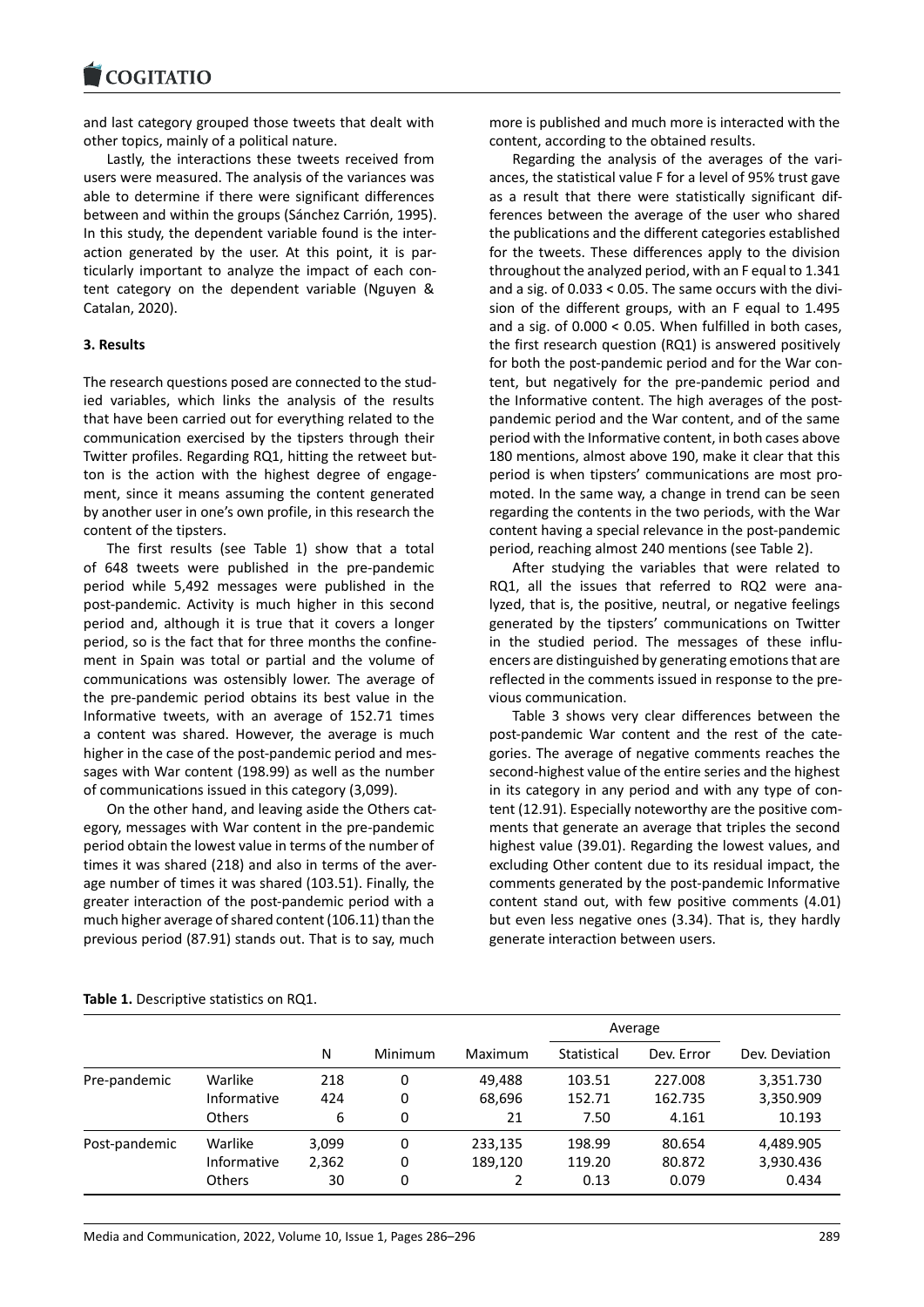|                | Sum of squares | gl      | Quadratic mean |       | Sig.  |
|----------------|----------------|---------|----------------|-------|-------|
|                |                | Content |                |       |       |
| Between groups | 55.847         | 145     | 0.385          | 1.495 | 0.000 |
| Within groups  | 1,543.617      | 5,993   | 0.258          |       |       |
| Total          | 1,599.463      | 6,138   |                |       |       |
|                |                | Period  |                |       |       |
| Between groups | 12.905         | 145     | 0.089          | 1.341 | 0.033 |
| Within groups  | 566.696        | 5,993   | 0.095          |       |       |
| Total          | 579.601        | 6,138   |                |       |       |

**Table 2.** Statistics of the analysis of the averages of the variances for RQ1.

The results of the analysis of the averages of the vari‐ ances (see Table 4) worked with 95% trust and made it clear that there were statistically significant differences regarding the average of the users' comments and the positive and negative messages reflected in the tweets issued by the tipsters on Twitter. The value of F in these categories barely varies, from 1.703 to 1.528, and the sig. in both cases 0.000 < 0.05 with which the second research question (RQ2) is answered positively.

How users relate through comments to communications is clearly different. The tweets do not leave those who receive them indifferent and provoke polarized feel‐ ings, especially in the case of the War content of the post-pandemic period. In the case of positive comments, there is a difference of 35 basis points between the value of this category compared to the lowest (4.01) which is that of the Informative contents in post-pandemic, and excluding the records of the Other contents, due

to their residual value. The oscillation is even greater between the total average of positive comments on post‐pandemic War content and negative comments on Informative content for the same period, with a total of more than thirty-five basis points (35.67).

In the last phase of the research, the relationships between the variables that dealt with the aspects col‐ lected in RQ3 were established, that is, the relation‐ ship between the content generated by the tipsters on Twitter in 2020 and the emotions of the users. This vari‐ able was measured through the number of likes received for each message and grouped in the categories and sub‐ categories previously established.

The results (see Table 5) show that messages with War content in the post-pandemic period are the ones that generate the most emotions, with an average of 23.29 out of a total of 3,099 published tweets. Below is the same type of content but in the period before the

|               |               |                 |       |       |             |         | Average     |            |                |  |
|---------------|---------------|-----------------|-------|-------|-------------|---------|-------------|------------|----------------|--|
|               |               |                 | N     | Range | Minimum     | Maximum | Statistical | Dev. Error | Dev. Deviation |  |
| Pre-pandemic  | Warlike       | <b>Negative</b> | 218   | 10    | 0           | 10      | 5.01        | 0.202      | 2.975          |  |
|               |               | Neutral         | 218   | 9     | 0           | 9       | 4.72        | 0.189      | 2.793          |  |
|               |               | Positive        | 218   | 11    | 0           | 11      | 5.90        | 0.238      | 3.519          |  |
|               | Informative   | Negative        | 424   | 14    | 0           | 14      | 6.79        | 0.208      | 4.291          |  |
|               |               | Neutral         | 424   | 5     | 0           | 5       | 2.57        | 0.077      | 1.583          |  |
|               |               | Positive        | 424   | 11    | 0           | 11      | 5.46        | 0.169      | 3.482          |  |
|               | Others        | Negative        | 6     | 10    | 2           | 12      | 8.83        | 1.537      | 3.764          |  |
|               |               | Neutral         | 6     | 1     | 0           | 1       | 0.67        | 0.211      | 0.516          |  |
|               |               | Positive        | 6     | 9     | 1           | 10      | 7.50        | 1.432      | 3.507          |  |
| Post-pandemic | Warlike       | Negative        | 3,099 | 22    | 22          | 44      | 12.91       | 0.118      | 6.559          |  |
|               |               | Neutral         | 3,099 | 2     | 2           | 4       | 3.17        | 0.013      | 0.728          |  |
|               |               | Positive        | 3,099 | 6     | 6           | 12      | 39.01       | 0.033      | 1.844          |  |
|               | Informative   | Negative        | 2,362 | 7     | $\mathbf 0$ | 7       | 3.34        | 0.042      | 2.058          |  |
|               |               | Neutral         | 2,362 | 5     | 0           | 5       | 2.73        | 0.034      | 1.643          |  |
|               |               | Positive        | 2,362 | 8     | 0           | 8       | 4.01        | 0.051      | 2.480          |  |
|               | <b>Others</b> | Negative        | 30    | 4     | 0           | 4       | 1.87        | 0.257      | 1.408          |  |
|               |               | Neutral         | 30    | 0     | 0           | 0       | 0.00        | 0.000      | 0.000          |  |
|               |               | Positive        | 30    | 1     | 0           | 1       | 0.53        | 0.093      | 0.507          |  |

**Table 3.** Descriptive statistics on RQ2.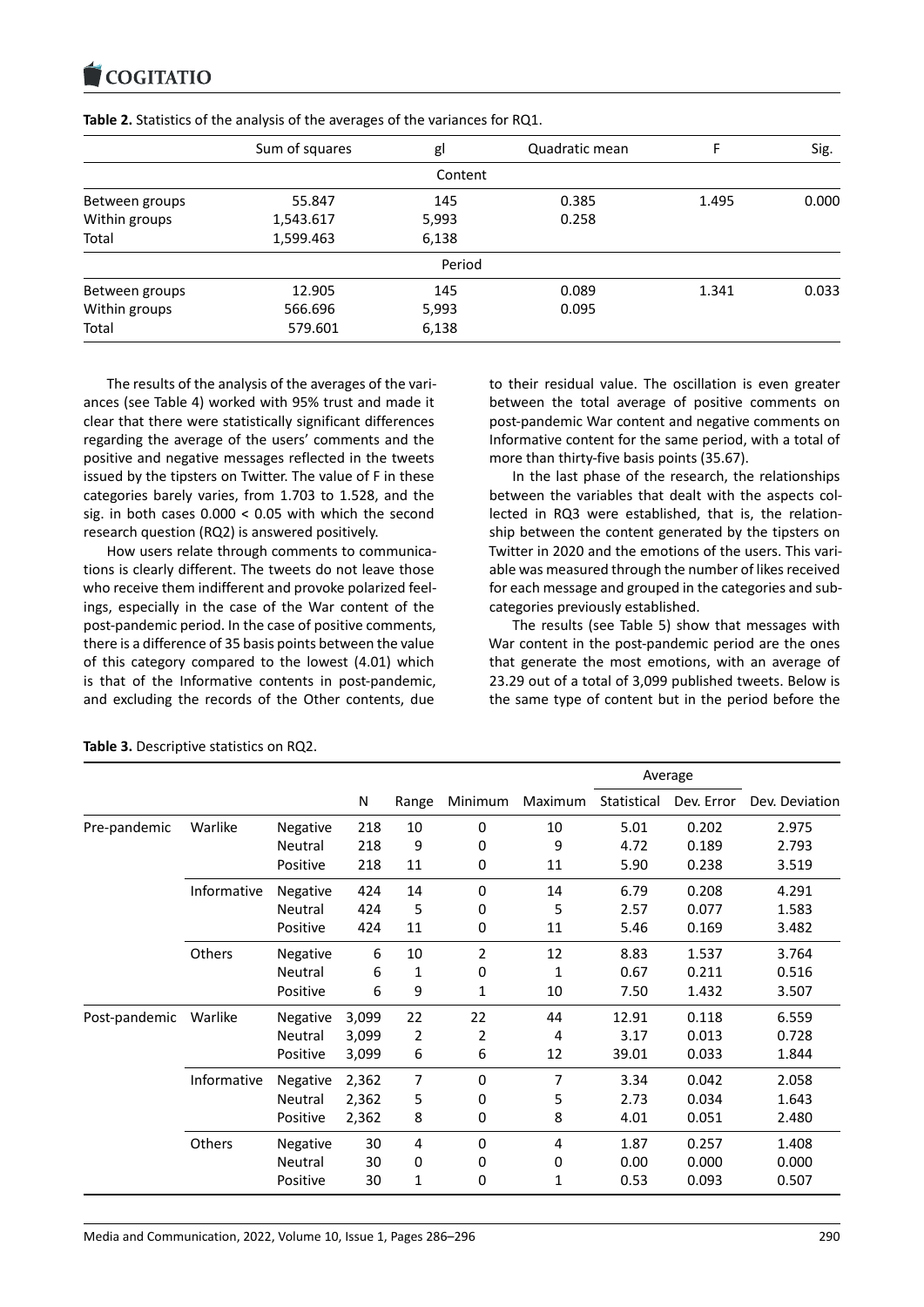|                 |                | Sum of squares | gl    | Quadratic mean | F     | Sig.  |
|-----------------|----------------|----------------|-------|----------------|-------|-------|
| <b>Negative</b> | Between groups | 57,218.375     | 145   | 394.609        | 1.703 | 0.000 |
|                 | Within groups  | 1,388,676.418  | 5,993 | 231.716        |       |       |
|                 | Total          | 1,445,894.793  | 6,138 |                |       |       |
| Neutral         | Between groups | 301.336        | 145   | 2.078          | 1.060 | 0.296 |
|                 | Within groups  | 11,744.585     | 5,993 | 1.960          |       |       |
|                 | Total          | 12,045.921     | 6,138 |                |       |       |
| Positive        | Between groups | 2,441.668      | 145   | 16.839         | 1.528 | 0.000 |
|                 | Within groups  | 66,046.829     | 5,993 | 11.021         |       |       |
|                 | Total          | 68,488.497     | 6,138 |                |       |       |

**Table 4.** Statistics of the analysis of the averages of the variances for RQ2.

Coronavirus pandemic, with an average of more than ten points less (−11.60) for a total of 11.69. It can be seen that the standard deviation is very high since the gen‐ eration of emotions among Twitter users includes differ‐ ent sensitivities.

Table 6 shows the analysis of the averages of the variances with a trust level of 95%, establishing statisti‐ cally significant differences between the average of the emotions expressed by the users through likes and the different categories established for tweets generated by tipsters on Twitter during 2020. The value of F(1.495) coupled with a sig. 0.000 < 0.05 makes it clear that the answer to the third research question (RQ3) is positive and that the produced content generates emotions in users. Similarly, there are statistically significant differ‐ ences for the same average regarding the period during which these messages were issued. The value of F(0.941) and a sig. 0.017 < 0.05 once again shows that the relation‐ ship is positive and that there are differences between both periods in terms of the generated emotions.

The explanation for these data may lie in the ease with which giving likes is executed, which means that the absolute values reached are high. It is evident that the War content in the post-pandemic is the one that generates the most emotions since its average is the high‐ est of all the categories (23.29) and the highest value in the maximum number of likes (318). Informative content in the pre‐pandemic is the one with the lowest average (11.64), excluding other content in any period due to its residual nature.

#### **4. Discussion**

The world of social networks brings with it a volume of information so vast that it is difficult to unravel the reliable content from the content of low or no level (Aguaded & Romero, 2015). For this reason, the figure of content curators emerged who, in the case of online sports betting, are identified with tipsters (Guallar, 2015). The research carried out relates the figure of tipsters

|               |               |       |         |         | Average     |            |                |  |
|---------------|---------------|-------|---------|---------|-------------|------------|----------------|--|
|               |               | N     | Minimum | Maximum | Statistical | Dev. Error | Dev. Deviation |  |
| Pre-pandemic  | Warlike       | 218   | 0       | 96      | 11.69       | 0.582      | 8.590          |  |
|               | Informative   | 424   | 0       | 198     | 11.64       | 0.536      | 11.041         |  |
|               | <b>Others</b> | 6     | 0       | 72      | 2.50        | 12.460     | 30.520         |  |
| Post-pandemic | Warlike       | 3,099 | 0       | 318     | 23.29       | 0.285      | 15.890         |  |
|               | Informative   | 2,362 | 0       | 240     | 12.12       | 0.210      | 10.207         |  |
|               | <b>Others</b> | 30    | 0       | 14      | 0.80        | 0.495      | 2.709          |  |

**Table 5.** Descriptive statistics on RQ3.

**Table 6.** Statistics of the analysis of the averages of the variances for RQ3.

|        |                | Sum of squares | gl    | Quadratic mean |       | Sig.  |
|--------|----------------|----------------|-------|----------------|-------|-------|
| Period | Between groups | 12.905         | 145   | 0.089          | 0.941 | 0.017 |
|        | Within groups  | 566.696        | 5,993 | 0.095          |       |       |
|        | Total          | 579.601        | 6,138 |                |       |       |
| Group  | Between groups | 55.847         | 145   | 0.385          | 1.495 | 0.000 |
|        | Within groups  | 1,543.617      | 5,993 | 0.258          |       |       |
|        | Total          | 1,599.463      | 6,138 |                |       |       |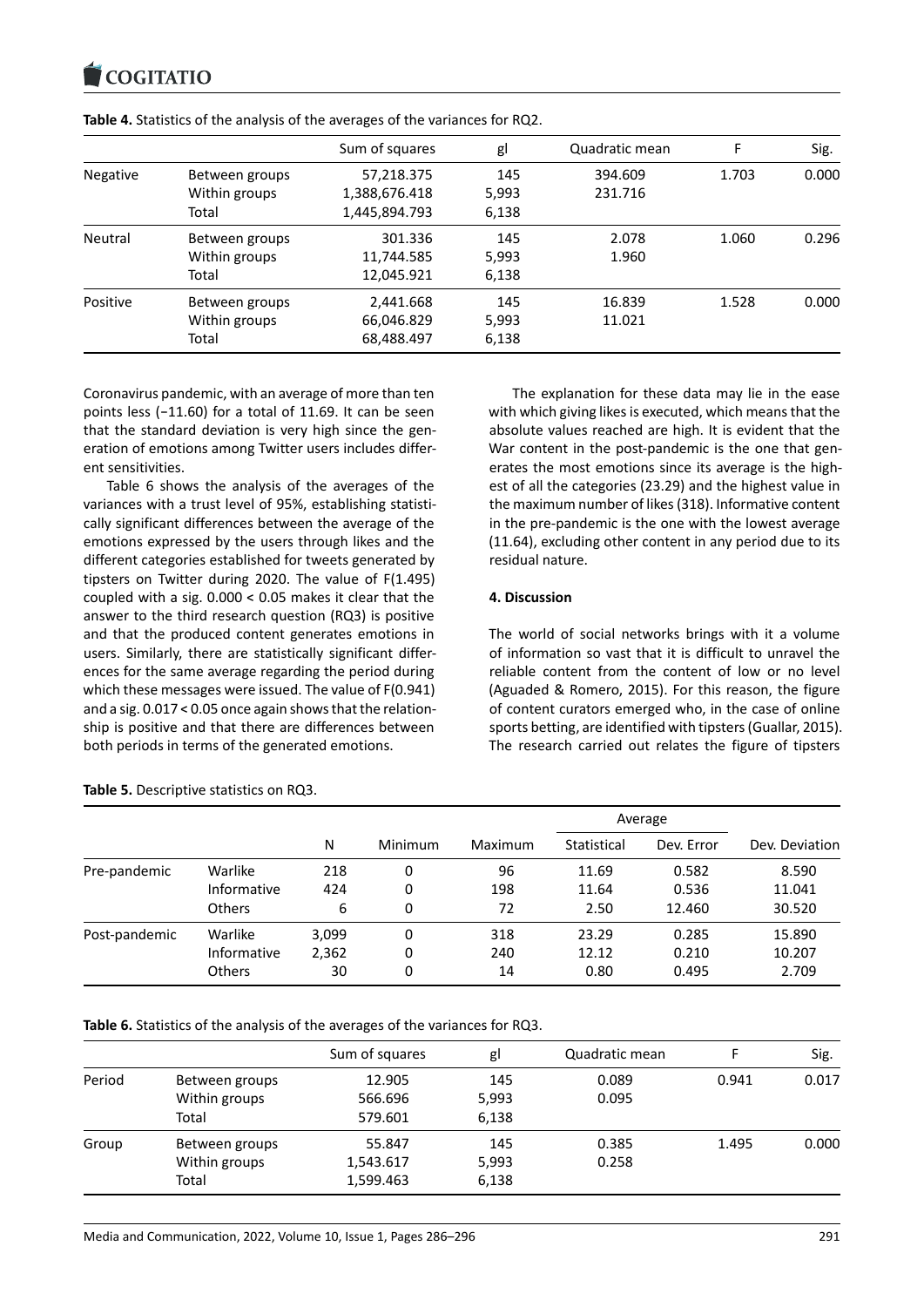to how they impact millennials and centennials through Twitter in the pandemic period. This main objective high‐ lights the potential of social networks for the transmis‐ sion and viralization of content (Barrientos‐Báez et al., 2018; Casero‐Ripollés, 2018).

The results show that the messages issued by the gambling influencers are aimed at a broad potential spec‐ trum but, due to the characteristics of their messages, they put both millennials and centennials at the center of their target, adapting their textual, visual, and audiovi‐ sual language to impact them (Rivera et al., 2017). One of the most relevant aspects when evaluating the messages emitted by tipsters on Twitter towards millennials and centennials is the interaction they generate (Ruiz Blanco et al., 2016). The numbers themselves do not represent a moderating construct, but they do mark an intention and feedback in the flow of communication, revealing who their preferred target audience is (Orozco Macias, 2021). The perceived credibility, marked by the author‐ ity bias and the trust accumulated by the tipster, mark the necessary milestone for the assumption of messages in the profiles of these generations or the assumption of the brand that demonstrates their preference for the prescriber (Correa, 2021).

Having studied the potential of Web 2.0 in terms of feedback and participation, the field of interaction is a fertile ground to measure the relationship between Twitter users and tipsters' profiles (Santiago Campión & Navaridas Nalda, 2012). The pure quantitative analysis is useful, it provides a possible vision of the generated con‐ tent, but the distinction between the different emotions creates a qualitative method that complements the pre‐ vious method and allows assigning value to the interac‐ tion (Pozzi et al., 2016; Tan et al., 2011).

#### *4.1. Implications*

Previous research works have already warned about the role of tipsters in communication through social networks and other channels and platforms (Spann & Skiera, 2017). The danger posed by these communications has even been studied, which can even lead their audiences towards addictive behaviors (Gonzálvez‐Vallés et al., 2021). Studies have also been carried out that affect other sectors where influencers are present, such as fash‐ ion (Castillo‐Abdul et al., 2020), the financial world (Kogan et al., 2018), or healthcare (García Rivero et al., 2021).

However, this research makes it clear that there is evi‐ dence of the relationship between the messages delivered by tipsters and millennials and centennials. Both in the format and in the way of constructing the content, the issuers are clear about their preferred audience. Furthermore, the interactions received and the emotions generated make it clear that the pandemic marked a before and after in the way of communicating. The war content became the protagonist, confirming one of the possible traumatic effects of this post‐Covid‐19 period (Silver, 2020).

#### *4.2. Limitations*

The main limitation of this research is that it is focused on demonstrating the relationship between the Twitter pro‐ files of tipsters and millennials and centennials, leaving aside other channels. Future research must find a way to penetrate other networks such as Telegram, which can complement the analysis carried out. It is also possible to incorporate variables as interesting as segmentation by gender, age, or available economic capacity. Another limitation is that the analysis goes into assessing what type of feelings the content produces but does not spec‐ ify the most used for this type of comment. This allows this line of research to be extended over time and can give an idea of how tipsters approach content production to impact millennials and centennials.

The main focus of this research is on the five profiles analyzed, but future research could specialize in individ‐ ual profiles or divide those that are nominal from those that use a corporate brand. Similarly, and when deal‐ ing with the online sports betting sector, other inter‐ vening agents can be taken into account. This would be the case of betting houses, sports clubs, athletes them‐ selves...and how they build their content to accommodate the flow of bets.

#### **5. Conclusions**

Regarding the first research question, the results show statistically significant differences in the degree of inter‐ action through the action of sharing content. Being the action that requires a greater degree of engagement from the user concerning the content of the tipster, the post‐pandemic War content receives a higher engage‐ ment than the rest of the content. In fact, the average stands at almost two hundred basis points, while the rest of the content in either of the two periods is a long way off. The appeal of war‐related text, emoticon, video, or audio messages encourages users to want to share them. However, the merely informative contents obtain a medium relevance and, especially in the postpandemic, they lose a lot of traction force.

Regarding the second research question, the one related to user comments, tipsters dramatically increased the volume of positive comments about War content in the post‐pandemic period. It is no less true that negative comments also increase, which can affect the credibility of the influencers of the bets. However, the formers are more than triple that of the latter and raise the average number of comments for this period well above the previous one.

Answering the third research question, it can be con‐ cluded that the content generated by tipsters receives a large number of likes, also taking into account the large volume of tweets issued. The category of War con‐ tent from the post‐pandemic period is especially relevant again since this content is received positively by millenni‐ als and centennials. Similarly, the statistically significant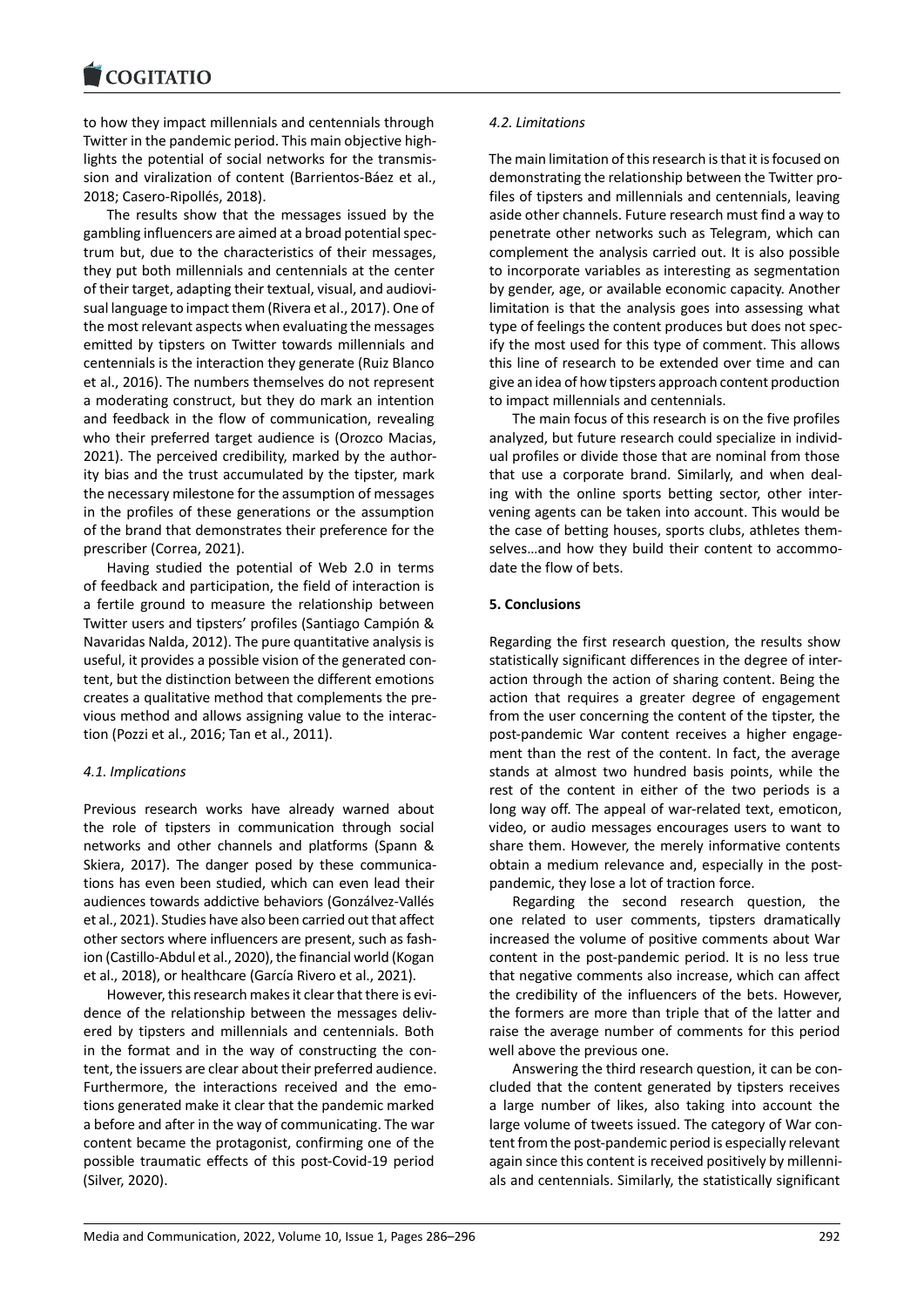

# RO1

Is the content generated by tipsters on Twitter about online sports betting more shared among millennials and centennials for being a reference influencer?

Does the content generated by tipsters on Twitter about online sports betting generate positive or negative feelings in the comments to their posts by millennials and centennials?

Does the content generated by tipsters on Twitter about online sports betting generate emotions in millennials and centennials?

**Figure 1.** Main findings.

differences allow us to conclude that this category is the one that is perceived more satisfactorily, although in the pre‐pandemic period it was the Informative content the one that accumulated the most likes.

If we relate the conclusions found (see Figure 1), it can be established that tipsters find a suitable channel on Twitter to impact millennials and centennials. They know what the characteristics of their target audience are, where they are, what their hobbies are, and what kind of language appeals to them. Furthermore, they do not hesitate to change their strategy when an episode as dra‐ matic as the appearance of the Coronavirus pandemic occurs. The generated impact and engagement are a sample of the effectiveness of their approach, which, together with the previously analyzed postulates, gener‐ ates a greater impact on millennials and centennials.

### **Acknowledgments**

We confirm that neither the manuscript nor any parts of its content are currently under consideration or pub‐ lished in another journal. All authors have approved the manuscript and agree with its submission to *Media and Communication*.

### **Conflict of Interests**

The authors declare no conflict of interest.

## **References**

Aguaded, I., & Romero, L. M. (2015). Mediamorfosis y desinformación en la infoesfera: Alfabetización



Post-pandemic War content receives a higher engagement than the rest of the content



Content generated by tipsters receives a large number of likes, especially War content from post-pandemic period

Tipsters find a suitable channel on Twitter to impact millennials and centennials. The generated impact and engagement are a sample of the effectiveness on them.

mediática, digital, e informacional ante los cambios de hábitos de consumo informativo [Mediamorpho‐ sis and disinformation in the infosphere: Media, dig‐ ital, and information literacy in the face of changes in information consumption habits]. *Education in the Knowledge Society (EKS)*, *16*(1), 44–57.

- Barrientos‐Báez, A., Barquero‐Cabrero, M., & García Gar‐ cía, E. (2018). Posverdad y comunicación 2.0 [Post‐ truth and communication 2.0]. *Revista De Ciencias De La Comunicación E Información*, *23*(1), 43–52. [https://doi.org/10.35742/rcci.2018.23\(1\).43‐52](https://doi.org/10.35742/rcci.2018.23(1).43-52)
- Bell, E. (2016). My innovation. *Columbia Journal Review*, *54*(5), 10–28.
- Bosch, O. J., & Revilla, M. (2021). Using emojis in mobile web surveys for millennials? A study in Spain and Mexico. *Quality & Quantity*, *55*, 39–61.
- Buendía Eisman, L., Colás Bravo, M., & Hernández Pina, F. (1998). *Métodos de investigación en psicopedagogía* [Research methods in psychopedagogy]. McGraw Hill.
- Caldevilla‐Domínguez, D., Barrientos‐Báez, A., & Padilla‐ Castillo, G. (2021). Covid‐19 as a trigger for sustain‐ able tourism and eco‐influencers on Twitter. *Sustain‐ ability*, *13*(6), Article 3514. [https://doi.org/10.3390/](https://doi.org/10.3390/su13063514) [su13063514](https://doi.org/10.3390/su13063514)
- Caldevilla‐Domínguez, D., Rodríguez‐Terceño, J., & Barrientos‐Báez, A. (2019). El malestar social a través de las nuevas tecnologías: Twitter como herramienta política [Social unrest through new technologies: Twitter as a political tool]. *Revista Latina de Comunicación Social*, *74*, 1264–1290.
- Casero‐Ripollés, A. (2018). Research on political infor‐ mation and social media: Key points and chal‐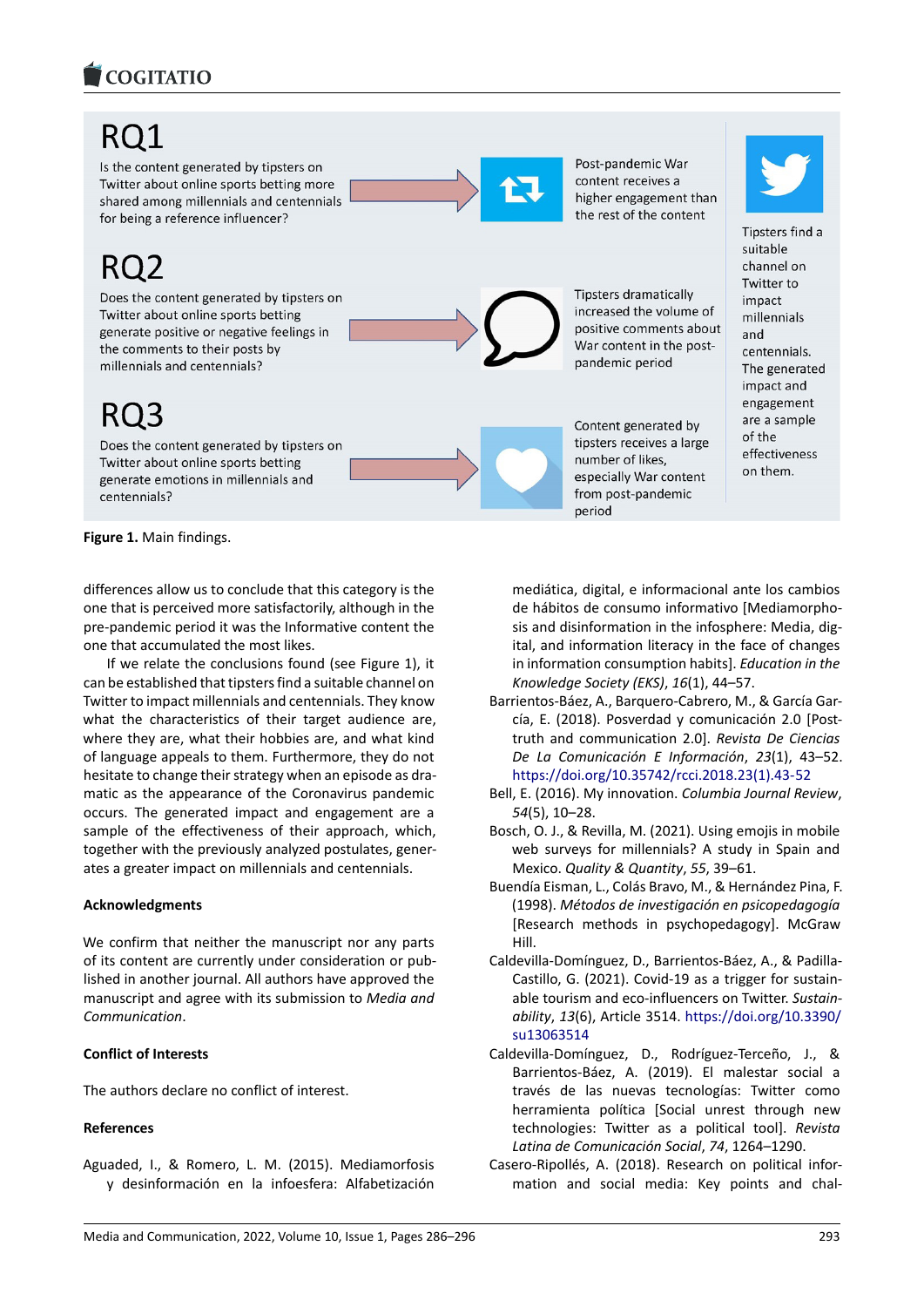lenges for the future. *Profesional de la Informa‐ ción*, *27*(5), 1699–2407. [https://doi.org/10.3145/epi.](https://doi.org/10.3145/epi.2018.sep.01) [2018.sep.01](https://doi.org/10.3145/epi.2018.sep.01)

- Castillo‐Abdul, B., Romero‐Rodríguez, L. M., & Erika‐ Lucia, G. C. (2020). Comportamiento del mercado dig‐ ital respecto a la moda sostenible: Estudio de caso de influencers españolas [Behavior of the digital mar‐ ket with respect to sustainable fashion: Case study of Spanish influencers]. *Revista Venezolana de Gerencia*, *25*, 1559–1582.
- Chóliz, M., & Saiz‐Ruiz, J. (2016). Regular el juego para prevenir la adicción: Hoy más necesario que nunca [Regulating gambling to prevent addiction: Today more necessary than ever]. *Adicciones*, *28*(3), 174–181.
- Conde del Río, M. A. (2021). Estructura mediática de TikTok: Estudio de caso de la red social de los más jóvenes [Media structure of TikTok: Case study of the social network of the youngest]. *Revista De Cien‐ cias De La Comunicación E Información*, *26*, 59–77. <https://doi.org/10.35742/rcci.2021.26.e126>
- Correa, S. (2021, July 7). *Principio de autoridad, qué es y ejemplos: El principio de autoridad alude a la capaci‐ dad de influencia que ejercen las personas aparente‐ mente reputadas en las opiniones y decisiones de las demás* [The principle of authority, what it is and examples: The principle of authority refers to the abil‐ ity to influence apparently reputable people over the opinions and decisions of others]. Mente+Ciencia. [https://www.menteyciencia.com/principio‐de‐](https://www.menteyciencia.com/principio-de-autoridad-que-es-y-ejemplos) [autoridad‐que‐es‐y‐ejemplos](https://www.menteyciencia.com/principio-de-autoridad-que-es-y-ejemplos)
- De Bordóns, B. F., & Niño, J. I. (2021). The consumer on social networks and brand perception analysis. *Revista de Comunicación de la SEECI*, *54*, 21–53.
- Diccionarios en la Red. (n.d.). *Diccionario de la guerra* [War Dictionary]. [http://diccionarios.astalaweb.](http://diccionarios.astalaweb.com/Local/Diccionario-de-guerra.asp#SIGLAS) [com/Local/Diccionario‐de‐guerra.asp#SIGLAS](http://diccionarios.astalaweb.com/Local/Diccionario-de-guerra.asp#SIGLAS)
- El oscuro mundo de los "tipsters," los pronosticadores que ejercen de gancho de las casas de apuestas [The dark world of the "tipsters," the tipsters who act as a hook for the bookmakers]. (2020, January 21). *elDiario.es*. [https://www.eldiario.es/catalunya/](https://www.eldiario.es/catalunya/oscuro-tipsters-pronosticadores-apuestas-deportivas_1_1081705.html) [oscuro‐tipsters‐pronosticadores‐apuestas‐](https://www.eldiario.es/catalunya/oscuro-tipsters-pronosticadores-apuestas-deportivas_1_1081705.html) [deportivas\\_1\\_1081705.html](https://www.eldiario.es/catalunya/oscuro-tipsters-pronosticadores-apuestas-deportivas_1_1081705.html)
- Establés, M. J., Guerrero‐Pico, M., & Contreras‐Espinosa, R. S. (2019). Jugadores, escritores, e influencers en redes sociales: Procesos de profesionalización entre adolescentes [Players, writers, and influencers in social networks: Professionalization processes among adolescents]. *Revista Latina de Comunicación Social*, *74*, 214–236.
- Fernández Gómez, J. D., Hernández‐Santaolalla, V., & Sanz‐Marcos, P. (2018). Influencers, marca personal, e ideología política en Twitter [Influencers, personal branding, and political ideology on Twitter]. *Cuader‐ nos.info*, *42*, 19–37.
- García‐Marín, D. (2021). Las fake news y los periodistas de la generación Z. Soluciones post‐millennial con‐

tra la desinformación [Fake news and journalists of generation Z. Post-millennial solutions against misinformation]. *Vivat Academia*, *154*, 37–63. [https://](https://doi.org/10.15178/va.2021.154.e1324) [doi.org/10.15178/va.2021.154.e1324](https://doi.org/10.15178/va.2021.154.e1324)

- García Rivero, A., Carbonell‐Curralo, E. G., Magán‐ Álvarez, A., & Barberá‐González, R. (2021). Market‐ ing de influencia: Educación sanitaria online [Influ‐ ence marketing: Online health education]. *Revista De Comunicación y Salud*, *11*, 19–57. [https://doi.org/](https://doi.org/10.35669/rcys.2021.11.e268) [10.35669/rcys.2021.11.e268](https://doi.org/10.35669/rcys.2021.11.e268)
- Gonzalez‐Carrion, E.‐L., & Aguaded, I. (2020). Engage‐ ment y evolución de Instagramers hispanohablantes de moda [Engagement and evolution of Spanish‐ speaking fashion Instagramers]. *Revista Latina De Comunicación Social*, 77, 231–252. [https://doi.org/](https://doi.org/10.4185/RLCS-2020-1456) [10.4185/RLCS‐2020‐1456](https://doi.org/10.4185/RLCS-2020-1456)
- Gonzálvez‐Vallés, J. E., Barquero‐Cabrero, J. D., Caldevilla‐Domínguez, D., & Barrientos‐Báez, A. (2021). Tipsters and addiction in Spain. Young people's perception of influencers on online sports gambling. *International Journal of Environmental Research and Public Health*, *18*(11), Article 6152. <https://doi.org/10.3390/ijerph18116152>
- Gordo, A., Arnau, A. G., de Rivera, J., & Catalán, C. D. (2019). *Jóvenes en la encrucijada digital: Itinerarios de socialización y desigualdad en los entornos digi‐ tales* [Youth at the digital crossroads: Itineraries of socialization and inequality in digital environments]. Ediciones Morata.
- Grafström, J., Jakobsson, L., & Wiede, P. (2018). *The impact of influencer marketing on consumers' attitudes* [Master's thesis, Jönköping University]. DiVA. [http://www.diva‐portal.org/smash/get/diva2:](http://www.diva-portal.org/smash/get/diva2:1214105/FULLTEXT01.pdf) [1214105/FULLTEXT01.pdf](http://www.diva-portal.org/smash/get/diva2:1214105/FULLTEXT01.pdf)
- Guallar, J. (2015, November 28). *Curación de contenidos en los medios digitales* [Content curation in digi‐ tal media] [Symposium]. I Simposio Internacional XESCOM gestión de la comunicación, Pontevedra, Spain
- Guijarro, E., Santandreu Mascarell, C., Canós‐Darós, L., Díez‐Somavilla, R., & Babiloni, E. (2018). Técnicas mul‐ ticriterio aplicadas a las redes sociales en el sector público: El uso de Twitter por distintos perfiles de fuerzas y cuerpos de seguridad [Multicriteria tech‐ niques applied to social networks in the public sec‐ tor: The use of Twitter by different profiles of security forces and bodies]. *Revista Latina de Comunicación Social*, *73*, 1412–1427.
- Håkansson, A., Fernández‐Aranda, F., Menchón, J. M., Potenza, M. N., & Jiménez‐Murcia, S. (2020). Gam‐ bling during the Covid‐19 crisis: A cause for concern. *Journal of Addiction Medicine*, *14*(4), 10–12. [https://](https://doi.org/10.1097/ADM.0000000000000690) [doi.org/10.1097/ADM.0000000000000690](https://doi.org/10.1097/ADM.0000000000000690)
- Herbas Torrico, B. C., & Rocha Gonzales, E. A. (2018). Metodología científica para la realización de inves‐ tigaciones de mercado e investigaciones sociales cuantitativas [Scientific methodology for conducting market research and quantitative social research].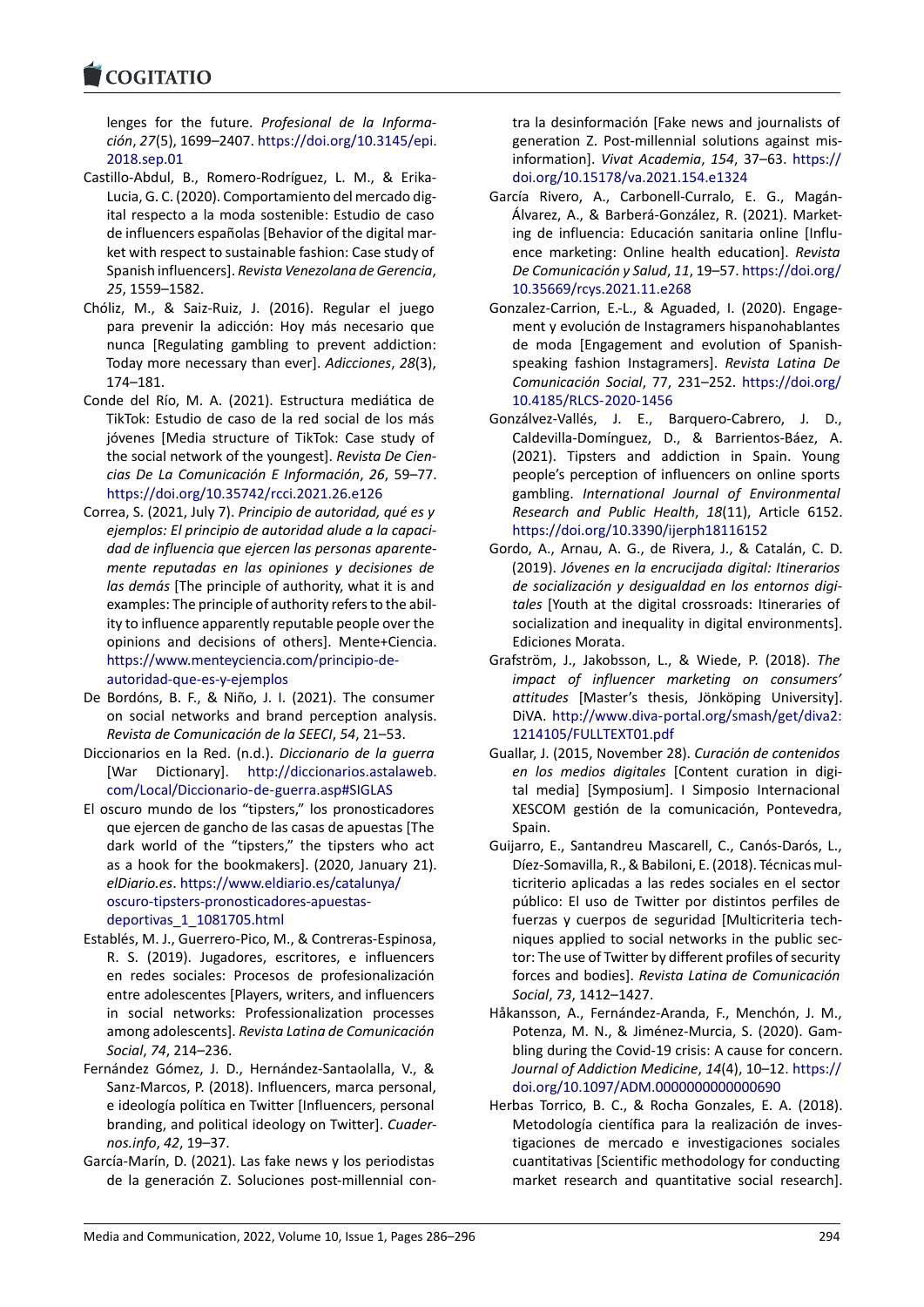*Revista Perspectivas*, *42*, 123–160.

- Jahnke, M. (2018). *Influencer marketing*. Springer Fachmedien Wiesbaden.
- Kogan, S., Moskowitz, T. J., & Niessner, M. (2018). *Fake news in financial markets* (Yale University Work‐ ing Paper). Yale University. [https://www.idc.ac.il/en/](https://www.idc.ac.il/en/schools/business/documents/shimon%20kogan.pdf) [schools/business/documents/shimon%20kogan.pdf](https://www.idc.ac.il/en/schools/business/documents/shimon%20kogan.pdf)
- Kolandai‐Matchett, K., & Abbott, M. W. (2021). Gaming‐ gambling convergence: Trends, emerging risks, and legislative responses. *International Journal of Men‐ tal Health and Addiction*. Advance online publication. [https://doi.org/10.1007/s11469‐021‐00498‐y](https://doi.org/10.1007/s11469-021-00498-y)
- López, A. G., Arnau, A. G., de Rivera, J., & Catalán, C. D. (2019). *Jóvenes en la encrucijada digital: Itinerarios de socialización y desigualdad en los entornos digi‐ tales* [Youth at the digital crossroads: Itineraries of socialization and inequality in digital environments]. Ediciones Morata.
- Martín‐Critikián, D., Gonzálvez‐Vallés, J. E., Cabrero, J. D. B., & Pérez‐Santana‐Pulgarín, B. (2021). Comuni‐ cación y tecnología: La comunicación de los tipsters a través de las redes sociales—Caso de Juan Gayá [Communication and technology: The communica‐ tion of tipsters through social networks—The case of Juan Gayá]. *Revista Inclusiones*, *8*, 678–707.
- Martín Critikián, D., & Medina Núñez, M. (2021). Redes sociales y la adicción al like de la generación Z [Social networks and the addiction to the like of genera‐ tion Z]. *Revista De Comunicación Y Salud*, *11*, 55–76. <https://doi.org/10.35669/rcys.2021.11.e281>
- Martín García, A. (2021). Percepción de los estudiantes del grado de publicidad y RR.PP. Sobre la relación entre marcas e influencers en Instagram [Students' perception of the advertising and PR degree. On the relationship between brands and influencers on Instagram]. *Vivat Academia*, *154*, 57–78.
- Nguyen, A., & Catalan, D. (2020). Digital mis/disinformation and public engagement with health and science controversies: Fresh perspectives from Covid‐19. *Media and Communication*, *8*(2), 323–328. <https://doi.org/10.17645/mac.v8i2.3352>
- Nieto, B. G. (2018). El influencer: Herramienta clave en el contexto digital de la publicidad engañosa [The influ‐ encer: A key tool in the digital context of misleading advertising]. *Methaodos. Revista de Ciencias Sociales*, *6*(1), 149–156.
- Orozco Macias, A. F. (2021). Las redes sociales digitales como espacio para ser otro: Una discusión teórica [Digital social networks as a space to be another: A theoretical discussion]. *Revista De Comunicación De La SEECI*, *54*, 1–17. [https://doi.org/10.15198/](https://doi.org/10.15198/seeci.2021.54.e639) [seeci.2021.54.e639](https://doi.org/10.15198/seeci.2021.54.e639)
- Palacio Samitier, D., de Zulueta Dorado, F., Diez Somav‐ illa, R., & Giménez López, J. L. (2021). La usabili‐ dad como problema de comunicación [Usability as a communication problem]. *Revista Latina De Comuni‐ cación Social*, *79*, 135–150. [https://doi.org/10.4185/](https://doi.org/10.4185/RLCS-2021-1492) [RLCS‐2021‐1492](https://doi.org/10.4185/RLCS-2021-1492)
- Pozzi, F. A., Fersini, E., Messina, E., & Liu, B. (2016). *Senti‐ ment analysis in social networks*. Morgan Kaufmann.
- Ramos‐Serrano, M. (2016). Cuando la marca ofrece entretenimiento: Aproximación al concepto de advertainment [When the brand offers entertain‐ ment: An approach to the concept of advertainment]. *Questiones Publicitarias: Revista Internacional De Comunicación Y Publicidad*, *11*, 33–49.
- Rivera, C., Canacas, I. B., Jovel, D. E., & Romero, J. A. (2017). Millennials: El nuevo reto del marketing [Mil‐ lennials: The new marketing challenge]. *Realidad Empresarial*, *3*, 7–13.
- Rossi Casé, L., Maris Doná, S., Garzaniti, R., Biganzoli, B., & Llanos Barja, C. (2018). La inteligencia a través de las generaciones: Millennials y centennials [Intel‐ ligence across the generations: Millennials and cen‐ tennials]. *Acta De Investigación Psicológica*, *8*(2), 90–100.
- Rubio García, L. (2018). Apuestas deportivas online: Per‐ cepción adolescente y regulación publicitaria [Online sports betting: Adolescent perception and adver‐ tising regulation]. *Methaodos. Revista de Ciencias Sociales*, *6*(1). [https://doi.org/10.17502/m.rcs.v6i1.](https://doi.org/10.17502/m.rcs.v6i1.207) [207](https://doi.org/10.17502/m.rcs.v6i1.207)
- Ruiz Blanco, S., Ruiz San Miguel, F. J., & Galindo Arranz, F. (2016). Los millennials universitarios y su interac‐ ción con el social mobile [University millennials and their interaction with social mobile]. *Journal of Com‐ munication*, *12*, 97–116. [https://doi.org/10.14201/](https://doi.org/10.14201/fjc20161297116) [fjc20161297116](https://doi.org/10.14201/fjc20161297116)
- Sánchez Carrión, J. J. (1995). *Manual de análisis de datos* [Data analysis manual]. Alianza Editorial.
- Santiago Campión, R., & Navaridas Nalda, F. (2012). La web 2.0 en escena [Web 2.0 on the scene]. *Pixel‐Bit. Revista de Medios y Educación*, *41*, 19–30.
- Serrano Oceja, F., Gonzálvez Valles, J. E., & Viñarás Abad, M. (2019). La gestión de las redes sociales en la comu‐ nicación política y su influencia en la prensa [Man‐ agement of social networks in political communication and its influence on the press]. *Index Comuni‐ cación*, *9*(1), 173–195. [https://doi.org/10.33732/ixc/](https://doi.org/10.33732/ixc/09/01Lagest) [09/01Lagest](https://doi.org/10.33732/ixc/09/01Lagest)
- Sharma, A. (2019). Consumer behaviour and centennials. In S. Shukla, P. Bharadwaj, & K. Gupta (Eds.), *Market‐ ing to centennials in digital world* (pp. 37–49). Book Bazooka.
- Silver, R. C. (2020). Surviving the trauma of Covid‐19. *Science*, *369*(6499). [https://doi.org/10.1126/science.](https://doi.org/10.1126/science.abd5396) [abd5396](https://doi.org/10.1126/science.abd5396)
- Spann, M., & Skiera, B. (2017). Sports forecasting: A com‐ parison of the forecast accuracy of prediction mar‐ kets, betting odds and tipsters.*Journal of Forecasting*, *28*(1), 55–72.
- Suh, E., Alhaery, M., Abarbanel, B., & McKenna, A. (2017). Examining millennials' online gambling behavior: A comparison of generational differences. *Journal of Hospitality and Tourism Technology*, *8*(3), 314–336. [https://doi.org/10.1108/JHTT‐03‐2017‐0024](https://doi.org/10.1108/JHTT-03-2017-0024)